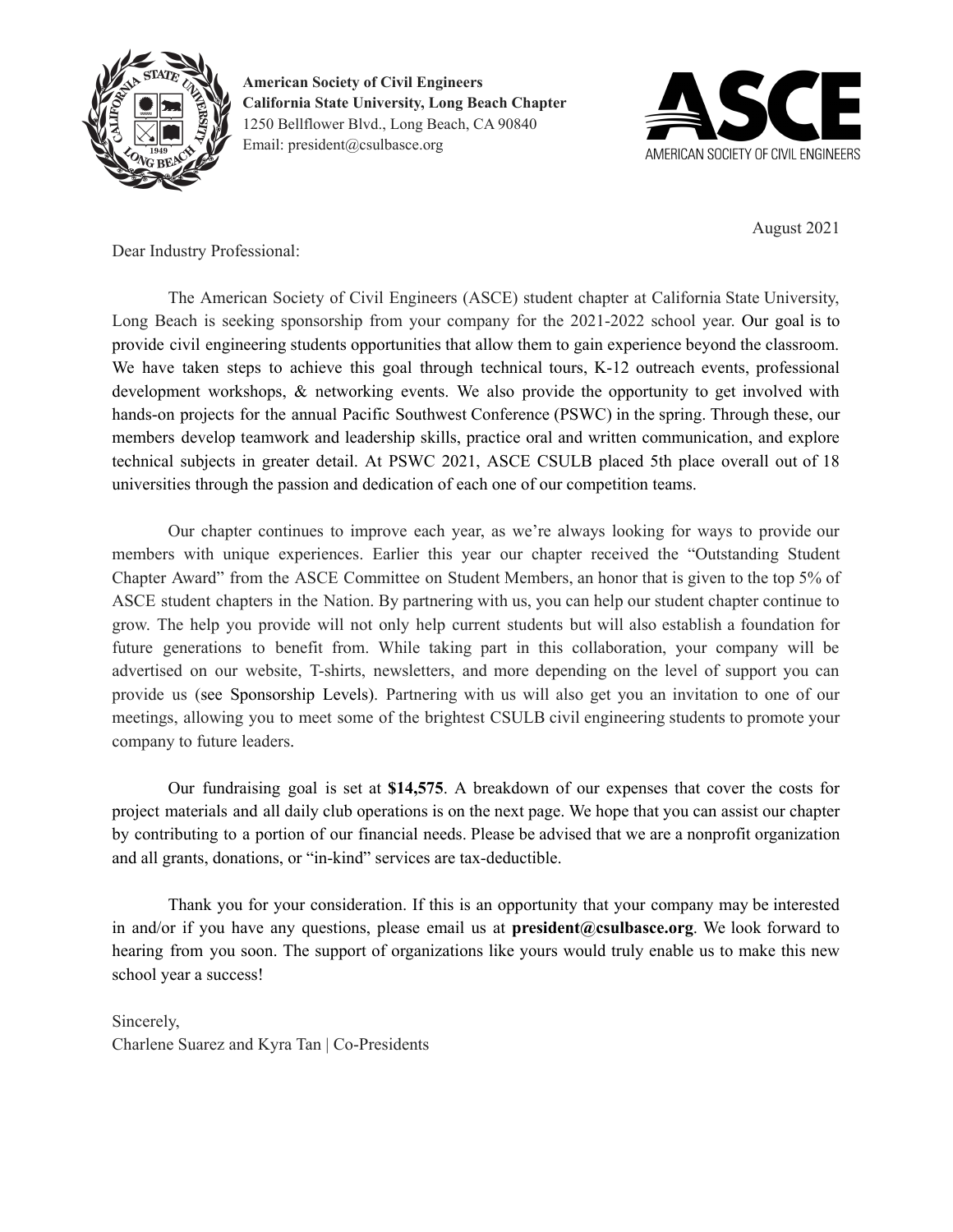



## **ASCE CSULB FINANCIAL BREAKDOWN 2021-2022**

| <b>EXPENSES</b>                                    | <b>Cost</b> | <b>Multiplier</b> | <b>Amount Needed</b> |
|----------------------------------------------------|-------------|-------------------|----------------------|
| <b>General Body Meeting Lunch and Supplies</b>     | \$80        | 12                | \$960                |
| <b>Professional Development Events</b>             | \$75        | 4                 | \$300                |
| <b>CSULB Chapter Member T-Shirts</b>               | \$10        | 100               | \$1,000              |
| <b>CSULB Chapter Civil Engineering Career Fair</b> | \$900       |                   | \$900                |
| <b>PSWC Concrete Canoe Competition Materials</b>   | \$6,500     |                   | \$6,500              |
| <b>AISC Steel Bridge Competition Materials</b>     | \$7,500     |                   | \$7,500              |
| <b>PSWC Environmental Competition Materials</b>    | \$750       |                   | \$750                |
| <b>PSWC Geotechnical Competition Materials</b>     | \$750       |                   | \$750                |
| <b>PSWC Timber Strong Competition Materials</b>    | \$950       |                   | \$950                |
| <b>CSULB Dream Big K-12 Outreach Event</b>         | \$1,465     |                   | \$1,465              |
| <b>CSULB Student Government (ASI) Grant</b>        | \$5,500     |                   | $-$ \$5,500          |
| Student Contribution through Fundraising           | \$1,000     |                   | $- $1,000$           |
|                                                    |             | <b>Total:</b>     | \$14,575             |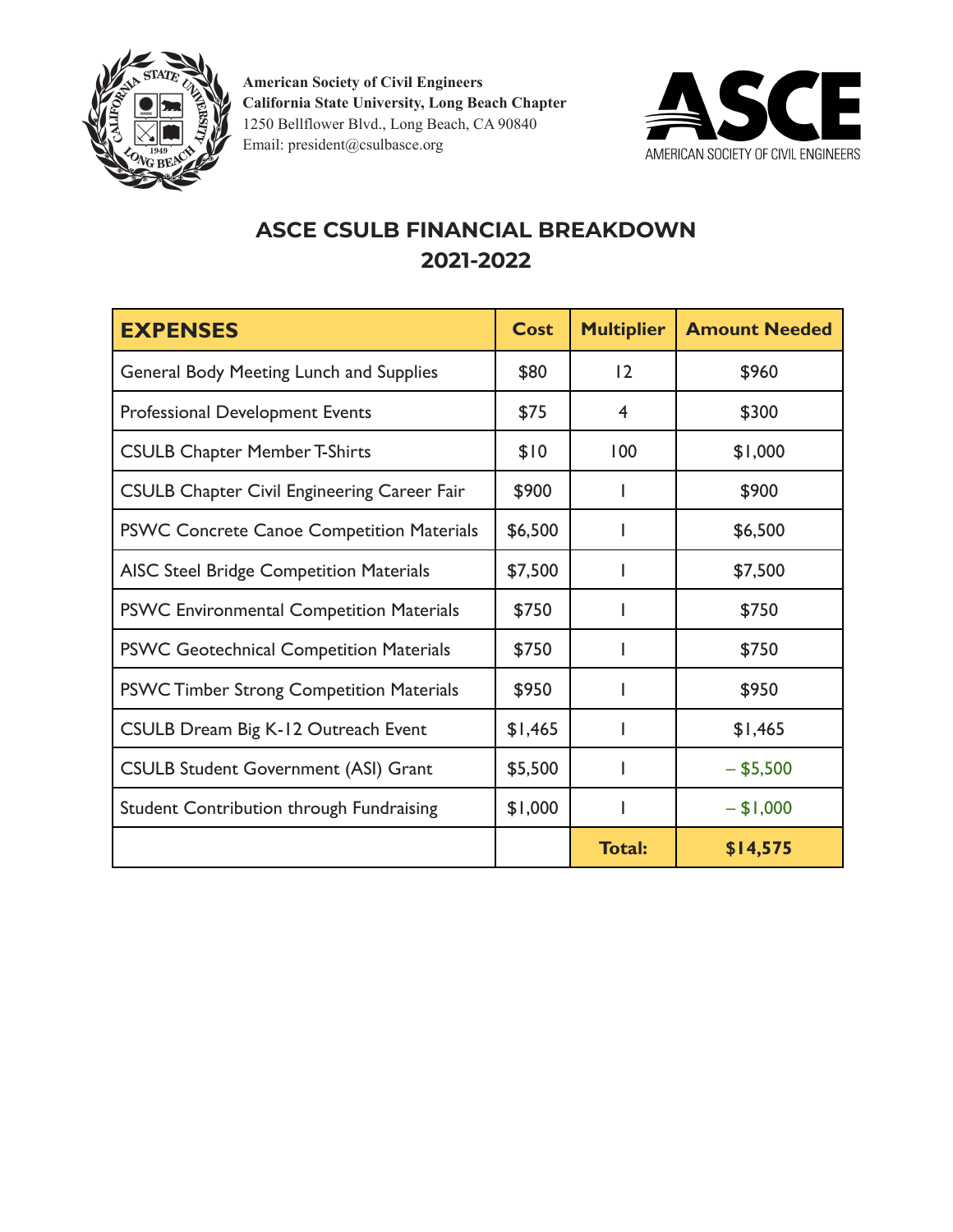



## **ASCE CSULB SPONSORSHIP APPLICATION**

*Sponsorship Levels*

| <b>SPONSOR BENEFITS</b>                                                                                  | <b>Alumni</b><br><b>Sponsor</b><br>\$50-200 | <b>Bronze</b><br><b>Sponsor</b><br>\$250 | <b>Silver</b><br><b>Sponsor</b><br>\$500 | Gold<br><b>Sponsor</b><br>\$1,000 | <b>Platinum</b><br><b>Sponsor</b><br>\$1500 |
|----------------------------------------------------------------------------------------------------------|---------------------------------------------|------------------------------------------|------------------------------------------|-----------------------------------|---------------------------------------------|
| Recognition as a sponsor in ASCE<br><b>CSULB's LinkedIn newsletter</b>                                   |                                             |                                          |                                          |                                   |                                             |
| Company logo on CSULB ASCE<br>website (www.csulbasce.org) as a<br>sponsor                                |                                             |                                          |                                          |                                   |                                             |
| Company logo on chapter member<br>t-shirts as a sponsor                                                  |                                             |                                          |                                          |                                   |                                             |
| Recognition Plaque honoring your<br>organization's sponsorship at our<br>Annual End-of-the-Year Banquet  |                                             |                                          |                                          |                                   |                                             |
| Invitation to participate in our<br><b>Annual Civil Engineering United</b><br>Career and Internship Fair |                                             |                                          |                                          |                                   |                                             |
| Long Beach 49er Appreciation Gift<br>Package                                                             |                                             |                                          |                                          |                                   |                                             |